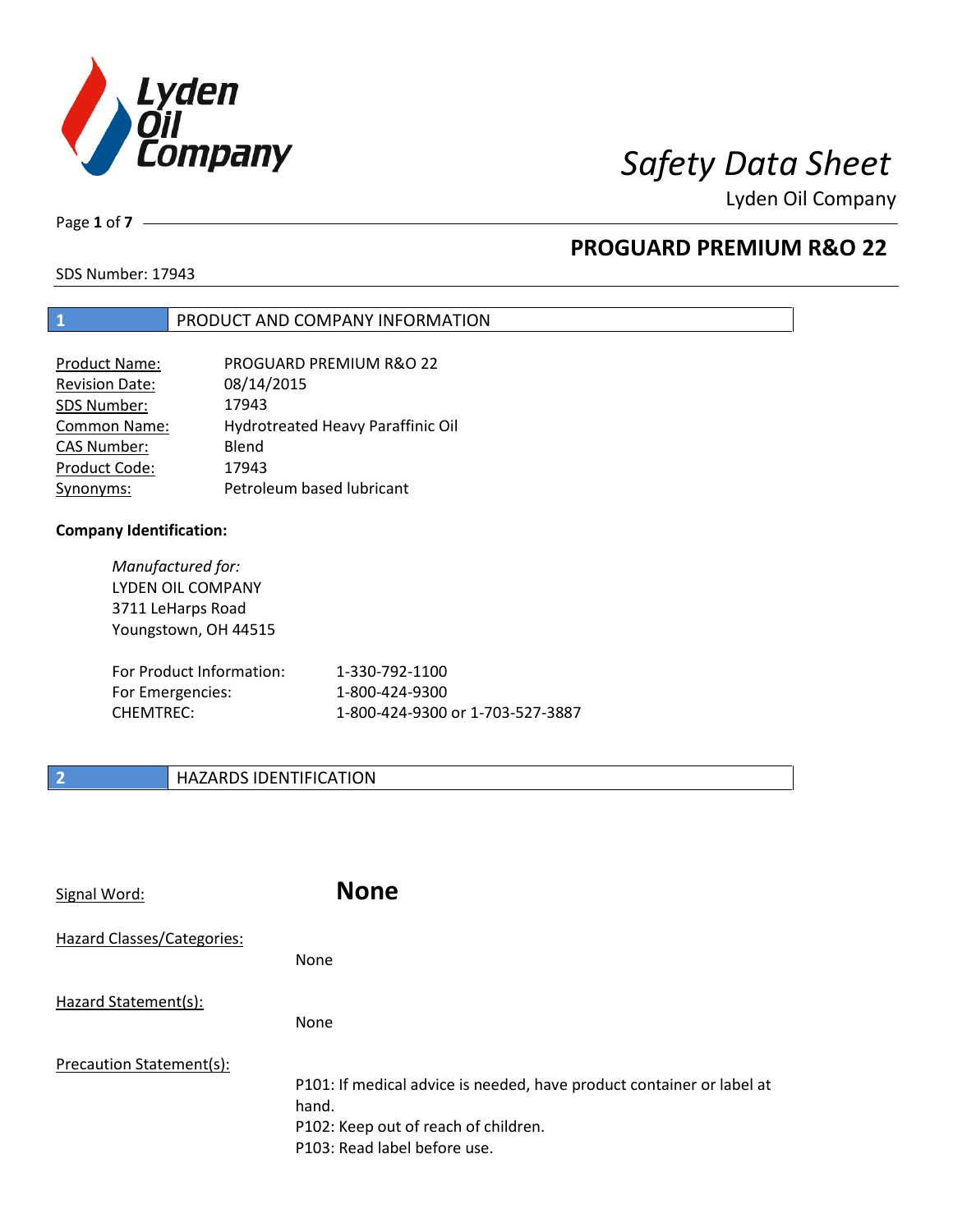

Lyden Oil Company

Page **2** of **7**

### **PROGUARD PREMIUM R&O 22**

SDS Number: 17943

Other Hazard Statement(s):

Repeated exposure may cause skin dryness or cracking.

|  | COMPOSITION / INFORMATION ON INGREDIENTS |  |
|--|------------------------------------------|--|
|--|------------------------------------------|--|

Ingredients:

*Mixture of the substances listed below with nonhazardous additions.* 

| <b>Chemical Name</b>                                      | <b>CAS Number</b> | Percentage |
|-----------------------------------------------------------|-------------------|------------|
| Distillates (petroleum), solvent-dewaxed heavy paraffinic | 64742-65-0        | >99        |
| Additives                                                 | N/A               |            |

*\*Any concentration shown as a range is to protect confidentiality or is due to batch variation.*

| $\overline{\phantom{a}}$ | <b>FIRST AID MEASURES</b> |
|--------------------------|---------------------------|
|                          |                           |

#### Description of First Aid Measures:

| Inhalation:   | If symptoms develop, move victim to fresh air. If symptoms persist,<br>obtain medical attention.                  |
|---------------|-------------------------------------------------------------------------------------------------------------------|
| Skin Contact: | Wash with soap and water. Remove contaminated clothing and wash<br>before reuse. Get medical attention if needed. |
| Eye Contact:  | Rinse opened eye for several minutes under running water. If<br>symptoms persist, consult medical attention.      |
| Ingestion:    | Rinse mouth with water. If symptoms develop, obtain medical<br>attention.                                         |

Symptoms and Effects, both acute and delayed:

No further relevent data available.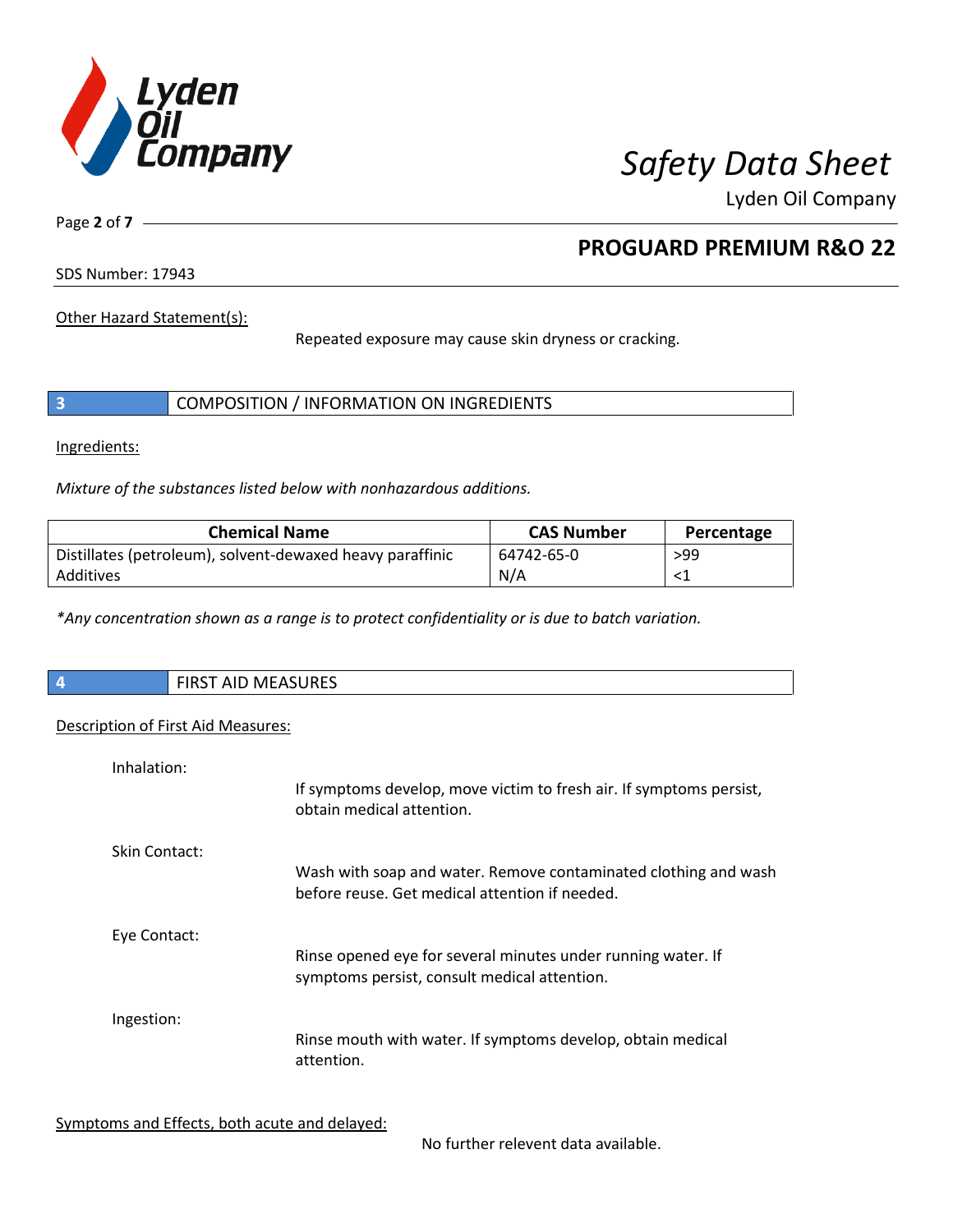

**PROGUARD PREMIUM R&O 22** 

Lyden Oil Company

SDS Number: 17943

Page **3** of **7**

Recommended Actions:

Treat symptomatically. Call a doctor or poison control center for guidance.

| 5                                         | FIRE FIGHTING MEASURES                                                                                                                                                                            |
|-------------------------------------------|---------------------------------------------------------------------------------------------------------------------------------------------------------------------------------------------------|
| Recommended Fire-Extinguishing Equipment: | Use dry powder, foam, or carbon dioxide fire<br>extinguishers. Water may be ineffective in fighting<br>an oil fire unless used by experienced fire fighters.                                      |
| Possible Hazards During a Fire:           | Hazardous combustion products may include: A<br>complex mixture of airborne solid and liquid<br>particulates and gases (smoke). Carbon monoxide.<br>Unidentified organic and inorganic compounds. |
| <b>Recommendations to Firefighters:</b>   | No special measures required.                                                                                                                                                                     |
| $6\phantom{1}6$                           | <b>ACCIDENTAL RELEASE MEASURES</b>                                                                                                                                                                |
| <b>Personal Precautions:</b>              | Avoid contact with skin, eyes, and clothing.<br>Keep away from sources of ignition.                                                                                                               |
| <b>Emergency Procedures:</b>              | Contain spilled material, collect in suitable and<br>properly labled containers.                                                                                                                  |
| <b>Environmental Precautions:</b>         | Do not allow to reach sewage system or any water<br>course.                                                                                                                                       |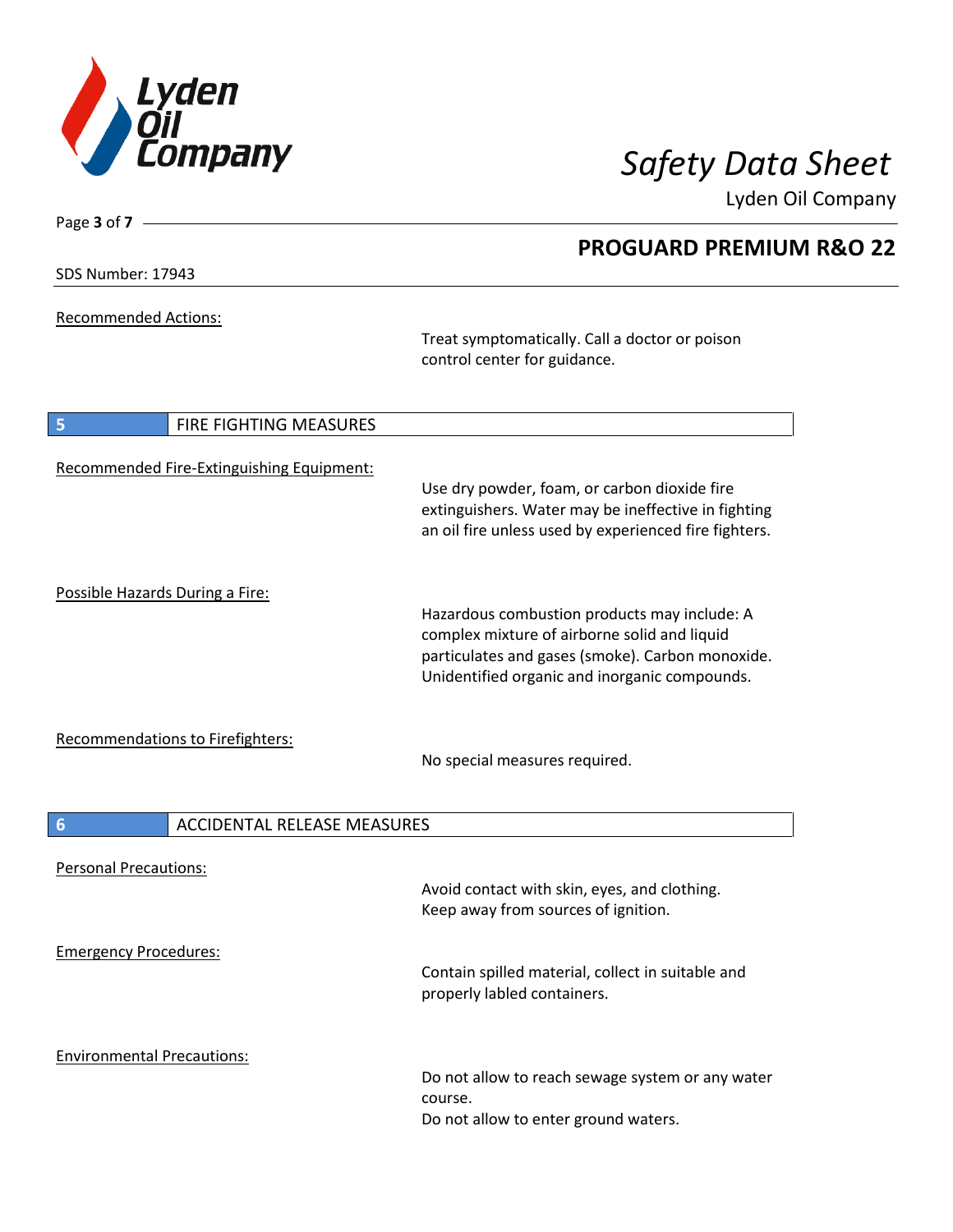

**PROGUARD PREMIUM R&O 22** 

Lyden Oil Company

SDS Number: 17943

Page **4** of **7**

#### Cleanup Procedures:

Pick up excess with inert absorbant material.

| $\overline{7}$               | <b>HANDLING AND STORAGE</b> |
|------------------------------|-----------------------------|
|                              |                             |
| <b>Handling Precautions:</b> |                             |

Handle with care and avoid spillage on the floor. Do not cut, weld, drill, grind, braze, or solder container.

Storage Requirements:

Keep container tightly sealed. Keep away from sources of ignition.

#### **8** EXPOSURE CONTROLS / PERSONAL PROTECTION

#### Exposure Limits:

-64742-65-0 Distillates (petroleum), solvent-dewaxed heavy paraffinic (>99%):

ACGIH TLV – Long-term value:  $5mg/m<sup>3</sup>$ OSHA PEL - Long-term value: 5mg/m<sup>3</sup>

#### Engineering Controls:

All ventilation should be designed in accordance with OSHA standard (29 CFR 1910.94).

Personal Protective Equipment:

Wash hands before breaks and at the end of work. Use safety glasses and gloves.

#### **9** PHYSICAL AND CHEMICAL PROPERTIES

Color: Light amber Physical State: Liquid

Odor: Data not available Odor Threshold: Data not available pH: Data not available Melting Point: Data not available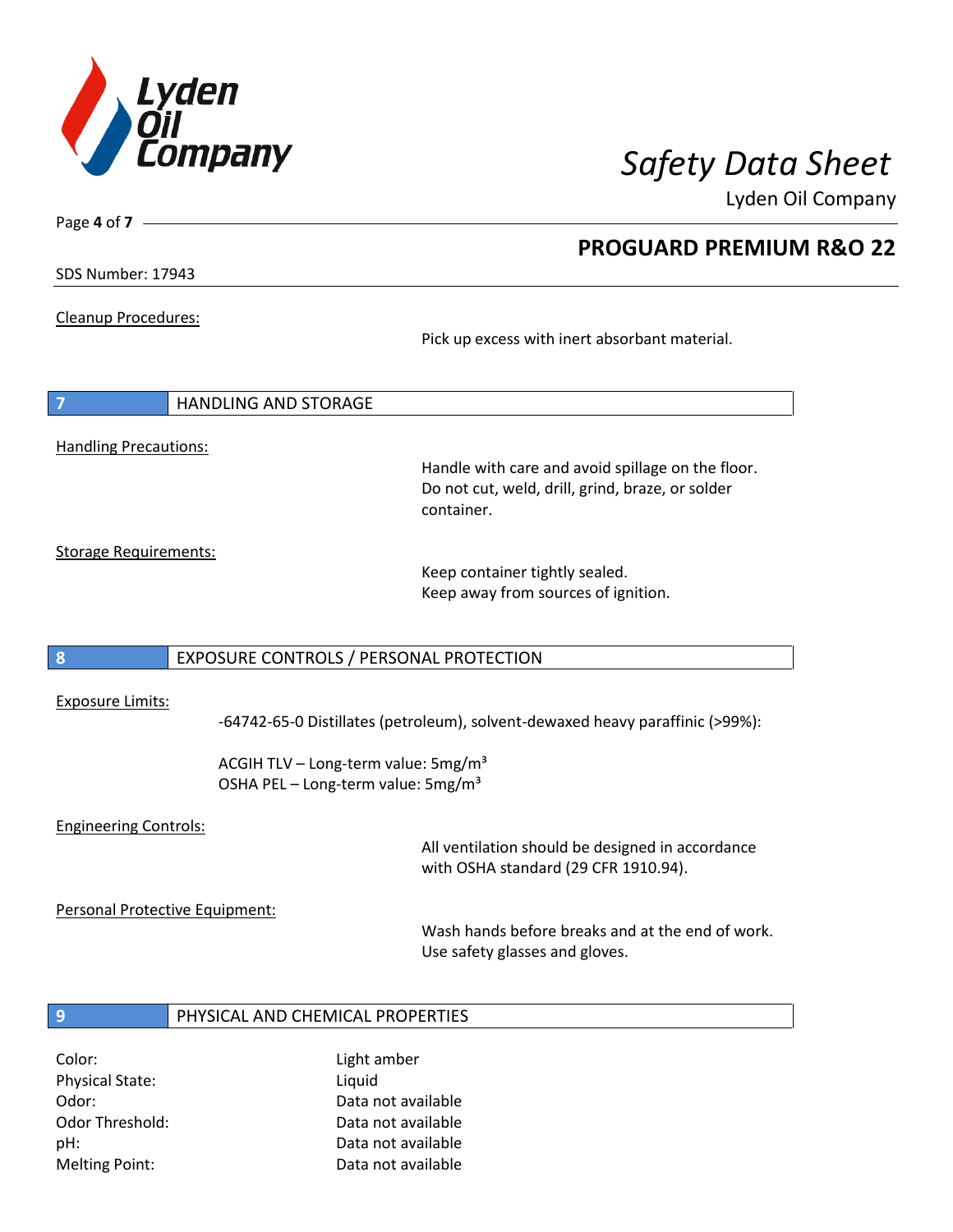

**PROGUARD PREMIUM R&O 22** 

Lyden Oil Company

#### SDS Number: 17943

Page **5** of **7**

| <b>Boiling Point:</b>         | $>425^\circ$ F      |
|-------------------------------|---------------------|
| <b>Boiling Range:</b>         | Data not            |
| Flash Point:                  | $207.2^{\circ}$ C   |
| <b>Evaporation Rate:</b>      | Data not            |
| Flammability:                 | Data not            |
| Flammability Limits:          | Data not            |
| Vapor Pressure:               | Data not            |
| Vapor Density:                | Data not            |
| <b>Relative Density:</b>      | Data not            |
| Solubilities:                 | Insoluble           |
| <b>Partition Coefficient:</b> | Data not            |
| Auto-Ignition Temperature:    | $315.6^{\circ}$ C   |
| Decomposition Temperature:    | Data not            |
| Viscosity:                    | $22 \text{ mm}^2$ / |

### available / 405° F (PMCC Method) available available available available available available e in water available  $/600.1$ ° F available 'sec (kinematic at 40°C)

### **10** STABILITY AND REACTIVITY Stability: Stable under normal conditions. Reactivity: Not reactive under normal conditions. Conditions to Avoid: Extreme temperature, sparks, open flame, and direct sunlight. Hazardous Reactions: No known hazardous reactions. Incompatible Materials: No further relevant information available. Decomposition Products: Hazardous decomposition products are not expected to form.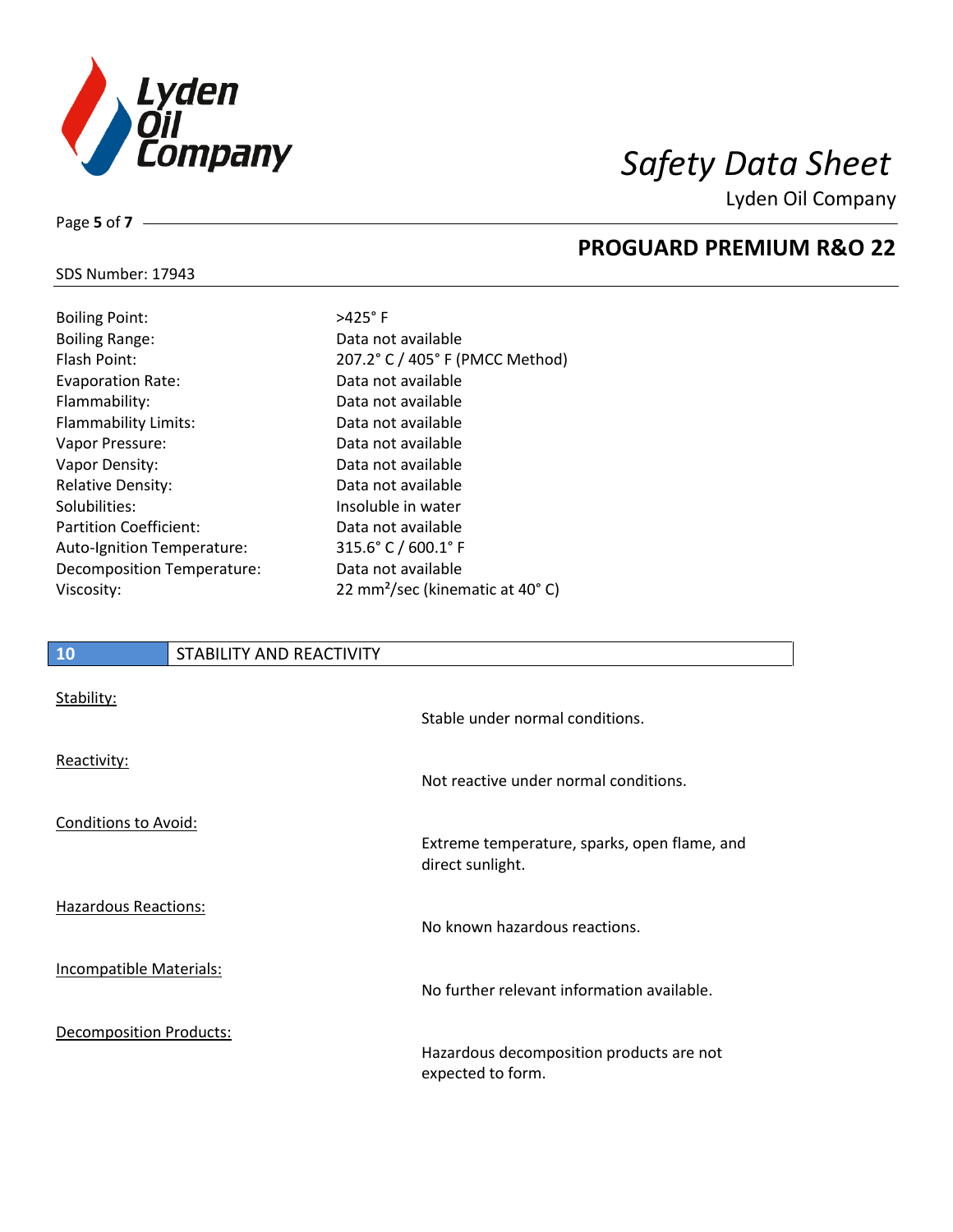

**PROGUARD PREMIUM R&O 22** 

Lyden Oil Company

SDS Number: 17943

### **11** TOXICOLOGICAL INFORMATION Routes of Exposure: Skin and eye contact are the primary routes of exposure although exposure may occur following accidental ingestion. Exposure Effects: Repeated skin contact may cause dermatitis or an oil acne. Measures of Toxicity: No test data available. Carcinogenic/Mutagenic Precautions: Non-carcinogenic and not expected to be mutagentic. **12** ECOLOGICAL INFORMATION Ecological Precautions: Avoid exposing to the environment. Ecological Effects: No specific environmental or aquatic data available. **13** DISPOSAL CONSIDERATIONS Disposal Methods: Dispose of waste material in accordance with all local, state, and federal requirements. Disposal Containers: Use properly approved container for disposal. Special Precautions: Do not flush to surface waters or drains.

Page **6** of **7**